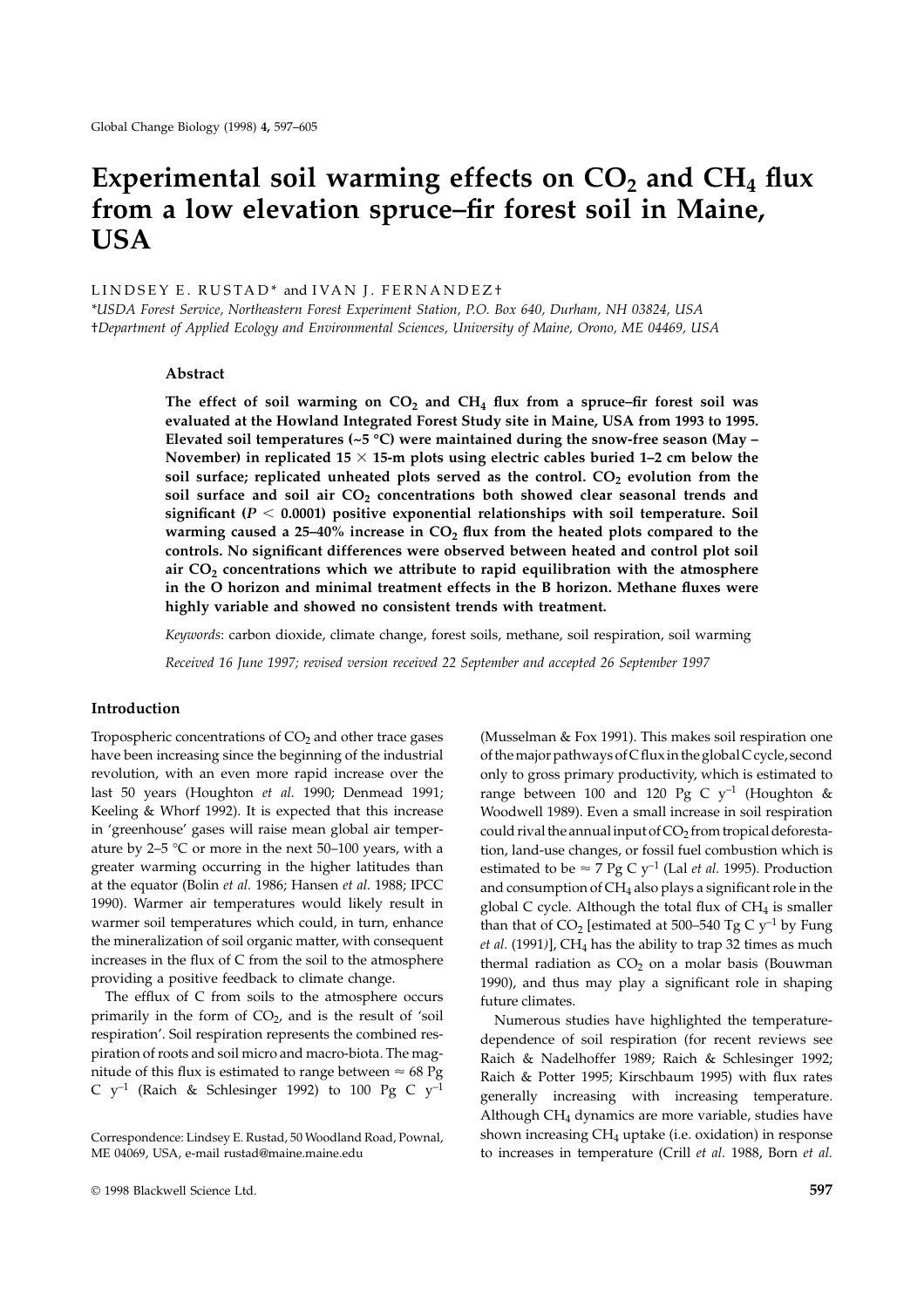1990; Crill 1991; Peterjohn *et al.* 1994; Johnson *et al.* 1996). For both  $CO<sub>2</sub>$  and  $CH<sub>4</sub>$ , these studies have typically consisted of either field observations under ambient conditions or controlled greenhouse or laboratory manipulations of microcosms. Few studies to date have attempted to study temperature effects using *in situ* temperature manipulations. Such manipulations can provide a powerful tool to test predictive relationships between soil C flux and soil temperature under field conditions, and to scale-up results from laboratory experiments to larger, more relevant ecological units.

We describe here the results of a soil warming experiment designed to investigate the effects of a 5 °C increase in soil temperature on soil respiration and  $CH<sub>4</sub>$  uptake in a low elevation spruce–fir forest soil in Maine, USA.

# **Site description, experimental design, and methods**

#### *Study site*

The study site is located in a low elevation (60 m) spruce– fir forest in east-central Maine (45°10′ N,  $68°40'$  W), adjacent to the Howland Integrated Forest Study (HIFS) site. The vegetation is dominated by red spruce (*Picea rubens* Sarg.) ( $\approx$  50% of live basal area), with occasional codominant white pine (*Pinus strobus* L.,  $\approx$  22%) and eastern hemlock (*Tsuga canadensis* Carr., 13%). Stand age is uneven (45–130 years), which reflects a logging history of single tree selection. Little or no understorey vegetation is present. Soils at the site are classified as Aquic Haplorthods developed from an underlying layer of dense basal till. Drainage ranges from well drained to poorly drained, with classic pit and mound microtopography. The climate is continental with mean temperature between 5 and 6 °C and mean precipitation slightly more than 100 cm  $y^{-1}$ (Lautzenheizer 1972).

#### *Experimental design*

Three  $15 \times 15$ -m plots were established in each of two locations (separated by  $\approx 300$  m) at the study site in the spring and summer of 1992. One warming treatment (5 °C above ambient) and two controls (an undisturbed 'control' with no disturbance from cable installation and a 'cabled control' in which subsurface cables were installed but not heated) were assigned to one plot in each location in a randomized complete block design, with location as the blocking factor. Cable installation was completed by July of 1992 and treatments were initiated in May of 1993, providing a 10 month equilibrium period to minimize disturbance effects. Plots were heated from mid-May through early November for 1993, 1994 and 1995.

A buried cable method was used to experimentally increase soil temperatures in the heated plots. In this method, heat resistance cables (Smith-Gates Easy Heat) were installed 1–2 cm below the O horizon soil surface at 20 cm intervals in each of the heated plots. After cable installation, six stations were established systematically in each plot in an approximate 'H' pattern for temperature and moisture measurements. All stations were located within an inner  $12 \times 12$ -m area within each  $15 \times 15$ -m plot to avoid edge effects. 'Temperature control' thermistors, connected directly to a Campbell CR-10<sup>TM</sup> datalogger, were installed at a depth of 7 cm in the O horizon midway between cables at each of these six stations. The datalogger read temperatures from all O horizon thermistors and calculated mean plot temperatures at 10 minute intervals. If the mean temperature in a heated plot was less than  $5^{\circ}$ C above the mean temperature in the adjacent control plot, then the datalogger would turn the heating cables on for that plot; conversely, if the mean temperature in the heated plot was  $5^{\circ}$ C or greater than the mean temperature in the adjacent control plot, then the datalogger would turn off the heating cables. Cabled control plot temperatures were recorded for comparison.

## *Field and laboratory methods*

In addition to the 'temperature control' thermistors, soil temperature was monitored at each of the six stations at four depths (O horizon, and 10-, 25-, and 50-cm below the surface of the B horizon). Thermistors from two depth profiles per plot were connected to the datalogger for automatic recording of soil temperature at four hour intervals throughout the field season (May through November). Thermistor readings from the other four depth profiles per plot were recorded manually on a weekly basis.

Soil moisture tensions were measured at each of the six stations per plot at two depths (10- and 25-cm below the surface of the B horizon) using Watermark® 200x soil moisture probes. Probes from two depth profiles per plot were connected to the datalogger and recording intervals were identical to those for soil temperature measurements. Soil moisture readings from the other four depth profiles per plot were recorded manually on a weekly basis. Gravimetric soil moisture for the O-horizon and top 10-cm of the B horizon was also determined at six week intervals from 10 soil cores per horizon per plot, and was expressed on a percentage dry mass basis.

Soil  $CO<sub>2</sub>$  and  $CH<sub>4</sub>$  fluxes were measured at three week intervals at three of the six stations per plot using a static chamber technique (modified from Steudler *et al.* 1989). In this method, permanent 18 cm diameter bases were inserted at each of the three stations per plot to a depth of  $\approx$  2 cm in the O horizon, and kept clear of vegetation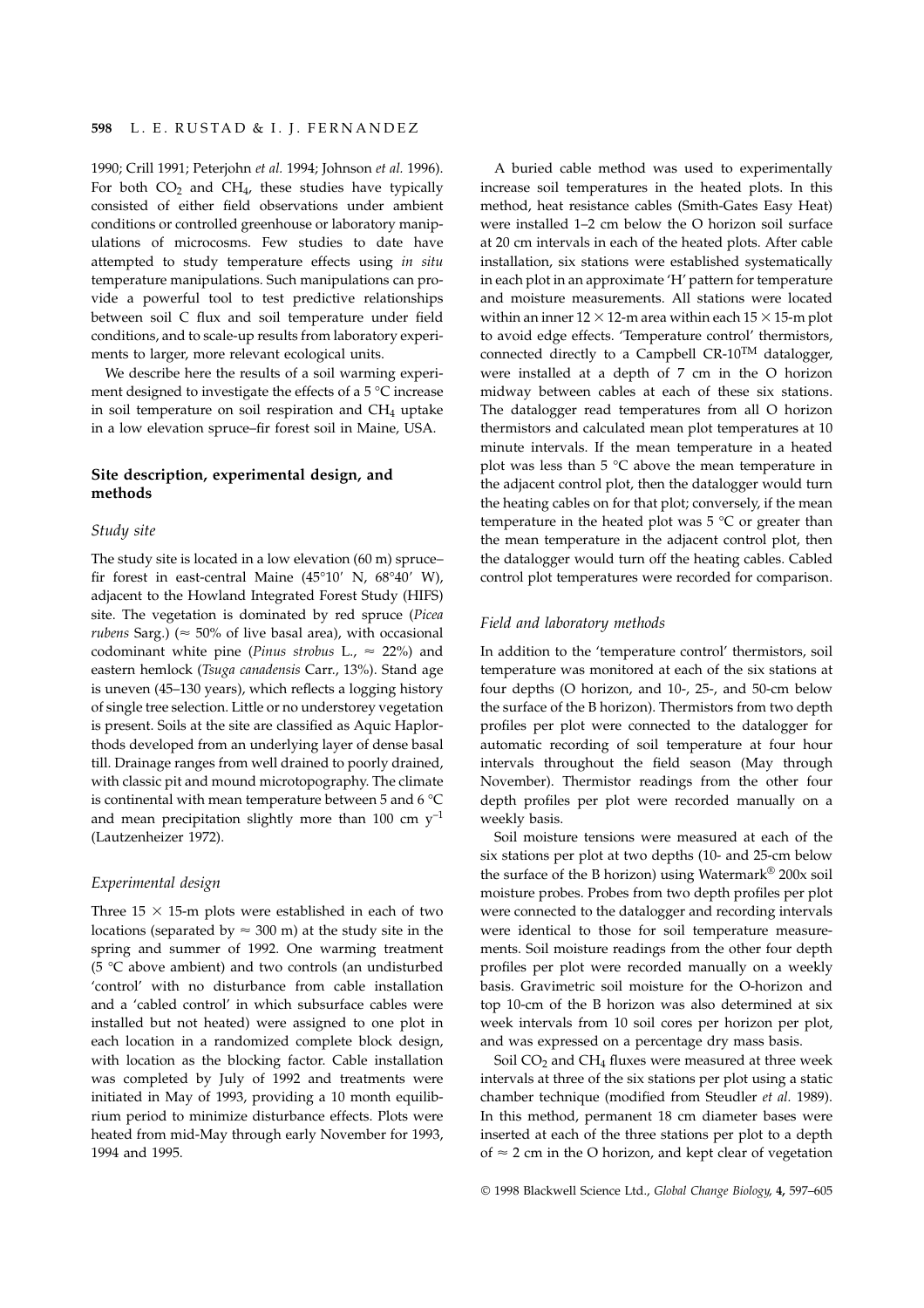for the duration of the study. For measurement of trace gas flux, PVC chambers were connected to the bases using a tongue-in-groove system with additional 1 kg weights on top of the chambers to ensure an air-tight seal. Gas samples were withdrawn from the chambers using a 10-mL gas-tight syringe; stored in evacuated glass tubes (Vacutainers®, Becton-Dickinson, Rutherford, NJ) which were cleaned by filling and emptying with  $CO<sub>2</sub>$ free He gas; and then analysed for  $CO<sub>2</sub>$  by thermal conductivity on a Gow-Mac Model 380 dual column gas chromatograph, and for  $CH<sub>4</sub>$  by flame ionization on a Gow-Mac 750P chromatograph (1994 and 1995 only). Initially, gas samples were withdrawn at time 0, 15, 30, and 60 min to assess the linearity of the flux rates. Given the approximate linearity of the flux measurements, the 15 and 30 minute samples were eliminated so that all chambers could be sampled in the same approximate hour and a half, thereby avoiding expected artifacts due to diurnal variation. Net flux was then calculated as the difference between the initial and final gas concentrations. During the first year, gas fluxes were measured at three times during a 24-h period (06.00, 12.00, 18.00 hours). Because no significant differences were observed between the sampling times, gas flux was only measured at 12:00 hours for the second and third years. On two dates (10–11 July 1995 and 28–29 September 1995), flux was measured at 3 h intervals over a 24-h period to evaluate diurnal patterns. For comparison,  $CO<sub>2</sub>$  evolution was also measured at three stations per plot by the sodalime technique as described by Edwards (1982). These measurements were initiated in June of 1994 and continued for the duration of the study.

We measured soil air  $CO<sub>2</sub>$  concentrations to evaluate trends in soil respiration with soil depth. Soil air  $CO<sub>2</sub>$ concentrations were measured at each of four depths (O horizon and 10-, 25- and 50-cm below the surface of the B horizon) at three of the six sampling stations per plot at three week intervals (typically within 24 h of the  $CO<sub>2</sub>$ measurements) throughout the field season following a protocol described by Erikson *et al.* (1990). Soil air access tubes consisted of polycarbonate tubes with perforated ends and a septum at the top were inserted into the soil to the appropriate depth. Gas samples were collected using a 10-mL gas-tight syringe, stored in Vacutainers, and analysed by the same method described for  $CO<sub>2</sub>$ evolution.

The percentage change in a response variable was calculated as:

 $100 \times$  [(heated – control)/control].

#### *Statistical analysis*

Differences in  $CO<sub>2</sub>$  evolution, soil air  $CO<sub>2</sub>$  concentrations, CH4 flux, temperature and moisture between treatments were determined using a *t*-test. Regression analyses and correlation analyses were used to investigate relationships between  $CO<sub>2</sub>$ ,  $CH<sub>4</sub>$ , temperature and moisture. Statistical analyses for  $CO<sub>2</sub>$  evolution and soil air  $CO<sub>2</sub>$  concentrations were performed on natural logarithm  $(CO<sub>2</sub>)$  transformations; statistical analyses for  $CH<sub>4</sub>$  flux were performed on natural logarithm ( $CH<sub>4</sub> + 200$ ). Seasons were defined as spring (May–June), summer (July–August), and fall (September–November). All statistical analyses were performed on the Statistical Analysis System at the 0.05 level of significance unless otherwise noted (SAS 1985).

## **Results and discussion**

## *Evaluation of treatment*

The buried cable method used in this study was highly effective at maintaining surface soil temperatures at  $\sim$ 4–5 °C above ambient (Fig. 1). This temperature differential was maintained to a depth of 30–50 cm from the mineral soil surface resulting in a treatment involving the whole soil, well below the rooting depth (Fig. 2). Overall, no significant disturbance effects were observed for any of the measured parameters. We attribute this to the minimum impact involved in the cable installation and to the 10 month equilibration period between cable installation and the initiation of the study. Thus, results from the control and cabled control plots are pooled for this discussion.

#### *Soil moisture*

All three summers were relatively dry years when compared with the previous six years of data at the HIFS (Fernandez, unpubl. data). B horizon soil moisture tension was inversely related to throughfall volume, with peak moisture tensions typically occurring in early September when throughfall volumes were lowest. Although soil moisture tensions were significantly correlated to soil temperature over the range of 0–25 °C (Pearson correlation coefficient =  $0.34$ ;  $P < 0.0001$ ), no significant treatment or depth trends were observed due to the high spatial variability in these measurements. Gravimetric soil moisture, on the other hand, showed significant effects for both depth and treatment, i.e. gravimetric soil moisture was significantly higher ( $P < 0.0001$ ) in the O horizon relative to the upper B horizon (195 vs. 44%, respectively), and gravimetric soil moisture was significantly lower ( $P < 0.0001$ ) in the O horizon in the heated plots relative to the control plots (mean 177 vs. 205%, respectively). Similar reductions in soil moisture in response to thermal manipulations have been reported by Peterjohn *et al.* (1994), Hantschel *et al.* (1995), Harte *et al.* (1995), and Pajari (1995). No significant differences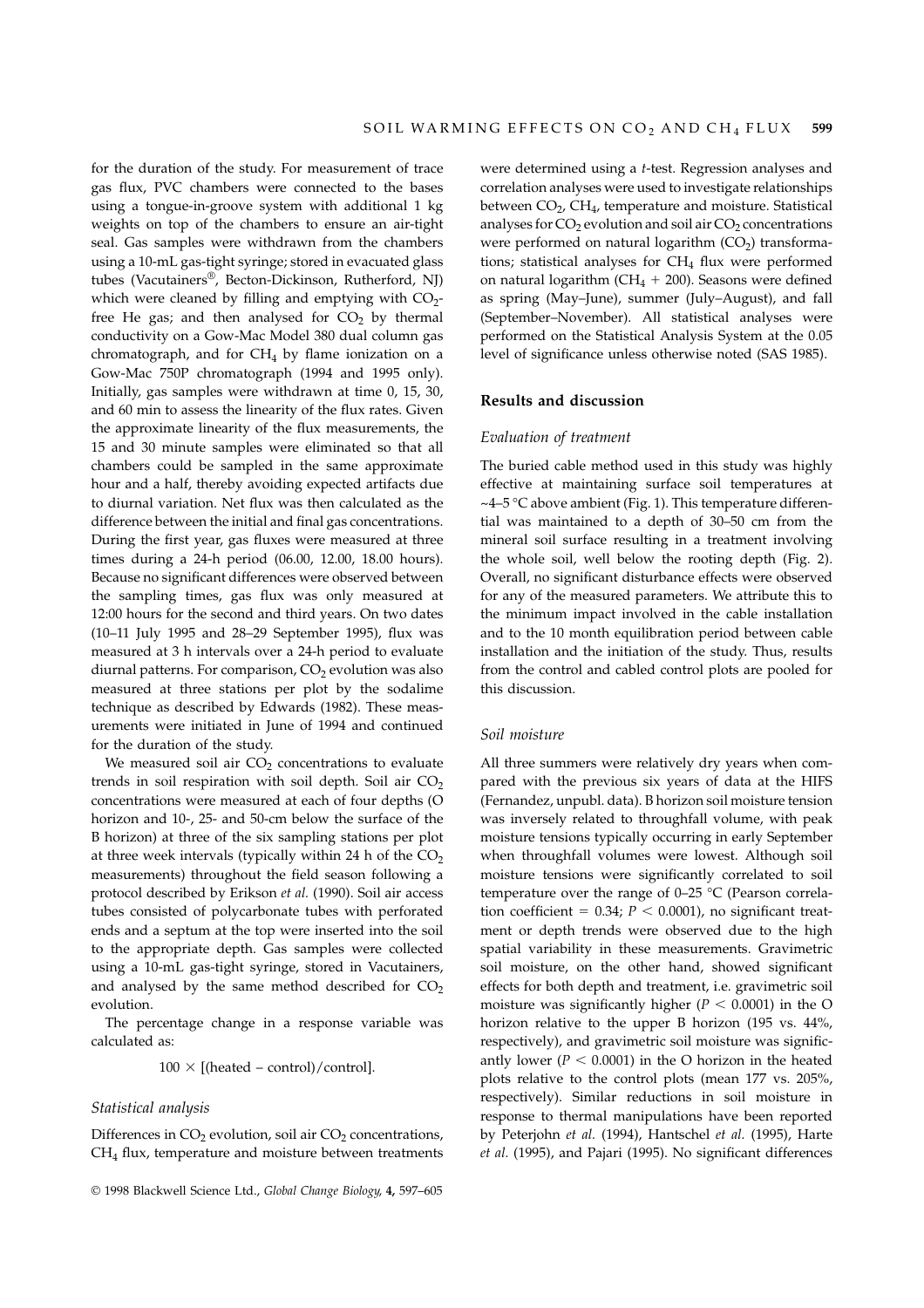

**Fig. 1** Daily 0:00 h temperature deltas (calculated as the mean temperature in the heated plots minus the mean temperature in the control plots) for the Howland Integrated Forest Study site warming plots for 1993–95.



**Fig. 2** Mean soil temperatures with depth for the heated ('H1' and 'H2'), control ('C1' and 'C2') and cable control ('CC1' and 'CC2') plots during the snow-free months (May through November) at the Howland Integrated Forest Study site for 1993–95.

between treatments were observed in gravimetric soil moisture in the B horizon.

## *CO2 flux*

Soil respiration rates, measured by the chamber method, ranged from 0.02 to 0.43 g CO<sub>2</sub> m<sup>-2</sup> h<sup>-1</sup>, with a mean ( $\pm$  SD) for all plots of 0.13  $\pm$  0.05 g CO<sub>2</sub> m<sup>-2</sup> h<sup>-1</sup>. If we assume winter respiration rates of 0.04 g  $CO<sub>2</sub>$  m<sup>-2</sup> h<sup>-1</sup> (based on late fall and early spring measured values), then we can estimate an annual flux of 219 g CO<sub>2</sub>-C m<sup>-2</sup> y<sup>-1</sup>. This is somewhat lower than annual respiration rates estimated from data reported by Simmons *et al.* (1996) for red mapledominated sites distributed across a climatic gradient in Maine (mean  $285 g CO<sub>2</sub>-C m<sup>-2</sup> y<sup>-1</sup>$ ), and considerably lower than the mean values reported by Raich & Schlesinger (1992) for 16 boreal forests (mean 322 g CO<sub>2</sub>-C m<sup>-2</sup> y<sup>-1</sup>) and for 23 temperate coniferous forests (mean 681 g  $CO_2$ -C m<sup>-2</sup> y<sup>-1</sup>).

Soil respiration rates, measured by the soda-lime method, ranged from 0.13 to 0.55 g CO<sub>2</sub> m<sup>-2</sup> h<sup>-1</sup>, with a mean ( $\pm$  SD) for all plots of 0.28  $\pm$  0.09 g CO<sub>2</sub> m<sup>-2</sup> h<sup>-1</sup>, or about twice that measured using the chamber method. If we again assume winter respiration rates of 0.04 g CO<sub>2</sub> m<sup>-2</sup> h<sup>-1</sup>, the estimated annual flux of CO<sub>2</sub> is 427 g CO<sub>2</sub>-C m<sup>-2</sup> y<sup>-1</sup>, which is somewhat higher than the mean value reported by Raich & Schlesinger (1992) for boreal forests but lower than the mean value reported for temperate coniferous forests, as one might expect. Diel patterns of soil respiration were studied for 24-h sampling periods on two occasions to determine if diel variation explained the differences between  $CO<sub>2</sub>$  evolution rates measured by the soda-lime technique vs. the chamber method. Figure 3 shows that diel variation was minimal at this site and failed to explain the discrepancy. Although the reasons for this discrepancy are unknown, it is not altogether unexpected. Previous studies have shown large differences between soil respiration method techniques, with the static chamber method often underestimating soil respiration relative to the soda-lime ('alkali trap') method (Jensen *et al.* 1996) or the dynamic chamber method (Rochette *et al.* 1992).

Seasonal patterns were similar for both methods (Fig. 4). In 1993, soil respiration closely tracked soil temperature, while in 1994 and 1995, soil respiration showed more variable patterns, with mid-season declines coinciding with periods of higher moisture stress. Linear regression using temperature as the independent variable explained from 28% (soda-lime) to 35% (chamber method) of the variation in soil  $CO<sub>2</sub>$  efflux (Table 1). No significant relationships were observed between  $CO<sub>2</sub>$  flux and soil moisture, due in part to the high variability in soil moisture tensions. These seasonal patterns are comparable to those reported at other forest sites (Edwards & Harris 1977; de Jong *et al.* 1979; Toland & Zak 1994).

Raising surface soil temperatures by  $\sim$  5 °C resulted in a 25% (chamber method) to 40% (soda-lime method) increase in measured rates of soil respiration ( $P < 0.05$ ; Table 2), or an increased field season flux of 42–138 g  $CO_2$ -C m<sup>-2</sup> y<sup>-1</sup> from the soil to the atmosphere. These results are consistent with (a) the 19–27% increase in litter decay rates observed for red maple and red spruce litter during the initial 6–30-months of decay at this site (Rustad & Fernandez, in press), reflecting greater microbial activity and associated respiration, and (b) the 48% increase in O horizon fine root mass from root ingrowth cores reported after the first field season (Rustad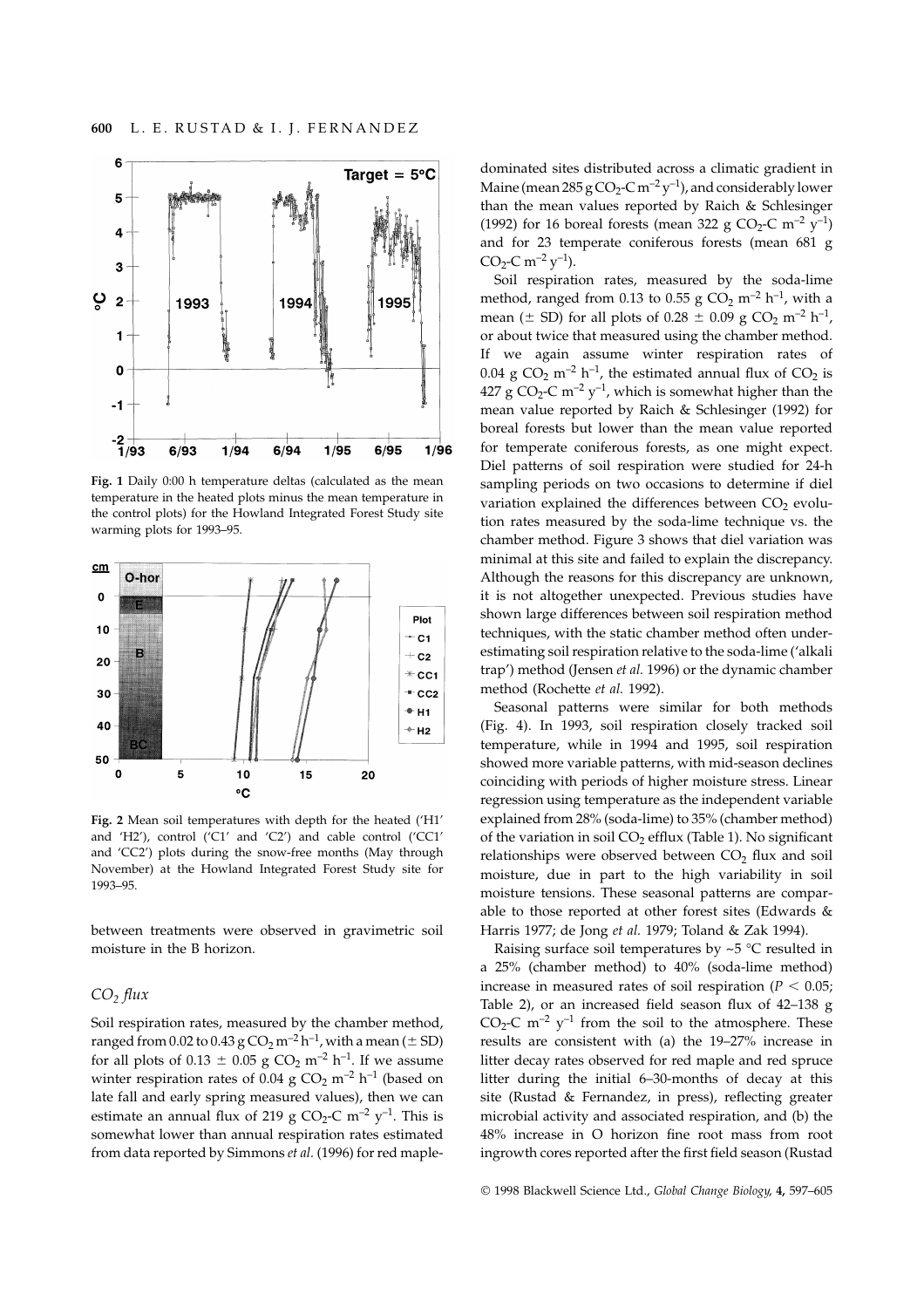

Fig. 3 Diurnal trends in CO<sub>2</sub> evolution and soil temperature for the heated ('H') and control ('C') plots in at the Howland Integrated Forest Study site for two dates in 1995.

*et al.* 1995) which would result in a net increase of root respiration. Similar increases in soil respiration due to elevated soil temperature *in situ* have been reported by Peterjohn *et al.* (1993) for a northern hardwood forest at Woods Hole, Massachusetts, Peterjohn *et al.* (1994) for a northern hardwood forest at the Harvard Forest in Petersham, Massachusetts, & Shaver *et al.* (1998) for wet sedge tundra in northern Alaska. The magnitude of the response at these different sites varies, likely reflecting differences in substrate quality, mean annual temperature, and soil moisture. Peterjohn *et al.* (1994) also suggested that the large efflux of  $CO<sub>2</sub>$  in response to elevated temperatures at the Harvard Forest may in effect be transitory, representing a depletion of a labile C pool. Once the labile C pools are gone, temperature effects may be less dramatic. This may also explain, in part, the relatively smaller increase in soil CO<sub>2</sub> efflux with a 5  $^{\circ}$ C increase in soil temperature observed at the Howland site  $(+ 25-40\%)$  compared to the Harvard Forest site



**Fig. 4** Seasonal trends in CO<sub>2</sub> evolution for the heated plots ( $n =$ 6 for each date) and control plots ( $n = 12$  for each date) at the Howland Integrated Forest Study site from 1993 to 1995. 'C-CH' refers to control plots, chamber method; 'H-CH' to heated plots,chamber method; 'C-SL' refers to control plots, soda-lime method; 'H-SL' to heated plots, soda-lime method;

 $(+ 76%)$ , i.e. the Howland site likely had a smaller pool of labile C. These site differences highlight the need to be cautious in extrapolating temperature effects on soil respiration across sites and over time.

## *Soil air CO2 concentrations*

Soil air  $CO<sub>2</sub>$  concentrations increased significantly with depth in all plots, with a three year mean  $(± SD)$  for all plots of 0.21  $\pm$  0.09% in the O horizon, 0.34  $\pm$  0.14% at the 10-cm increment, 0.48  $\pm$  0.19 at the 25-cm increment, and  $0.54 \pm 0.22$  at the 50-cm increment. Seasonally, soil air  $CO<sub>2</sub>$  concentrations showed a bimodal pattern for 1993 and 1994, with peak concentrations occurring in mid-summer and then again in early fall (Fig. 5). In 1995, an additional peak and trough occurred in early summer in response to an unusually dry early July. Mean soil air  $CO<sub>2</sub>$  concentrations and seasonal patterns observed at the Howland site were similar to those reported previously by Son *et al.* (1992) for the same site and by Fernandez & Kosian (1987) for a nearby red spruce site at Tunk Mountain, ME.

Linear regression, using temperature as the independent variable, explained from 6% (O horizon) to 16% (10 cm depth) of the variation in soil air  $CO<sub>2</sub>$  concentrations, whereas linear regression using moisture as the independent variable explained 3% or less of the variation at the 10- and 25-cm depths (Table 1). In general,  $r^2$ 's for the relationship between soil air  $CO<sub>2</sub>$  concentrations and temperature were greater in the spring  $(r^2 = 0.33 - 0.64)$ ;  $P < 0.0001$ ) and fall ( $r^2 = 0.24$ –0.44;  $P < 0.05$ ) when soil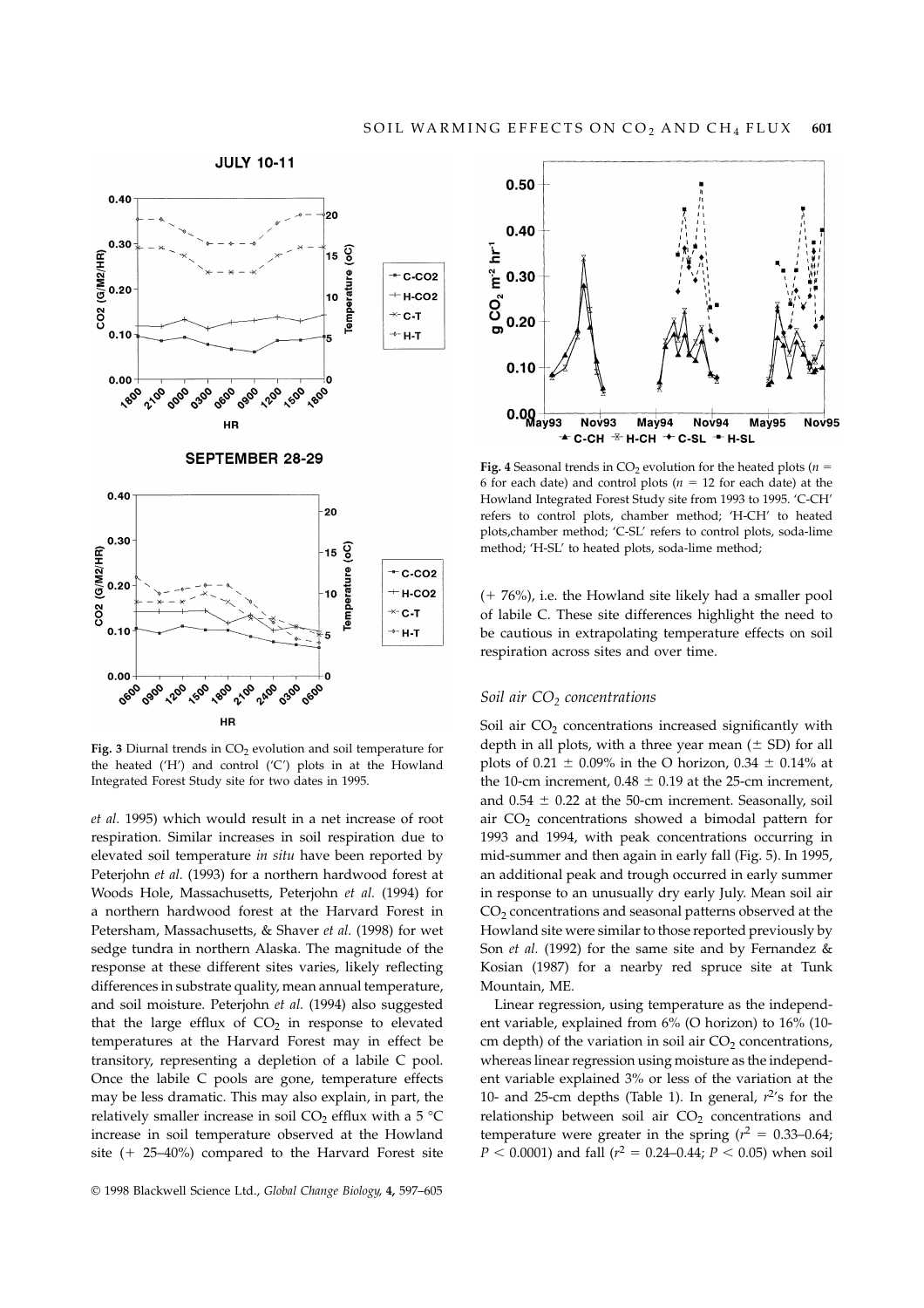# **602** L. E. RUSTAD & I. J. FERNANDEZ

| Increment                     | Intercept | Slope   | $r^2$ | P > F  |
|-------------------------------|-----------|---------|-------|--------|
| $CO2$ evolution               |           |         |       |        |
| Chamber method                |           |         |       |        |
| temperature                   | $-2.96$   | 0.062   | 0.35  | 0.0001 |
| moisture                      |           |         |       |        |
| Soda-lime method              |           |         |       |        |
| temperature                   | $-1.88$   | 0.038   | 0.28  | 0.0001 |
| moisture                      |           |         |       |        |
| Soil air $CO2$ concentrations |           |         |       |        |
| O Horizon                     |           |         |       |        |
| temperature                   | $-1.91$   | 0.024   | 0.06  | 0.0001 |
| moisture                      |           |         |       |        |
| $10$ -cm                      |           |         |       |        |
| temperature                   | $-1.68$   | 0.045   | 0.16  | 0.0001 |
| moisture                      | $-1.20$   | 0.001   | 0.008 | 0.0460 |
| $25-cm$                       |           |         |       |        |
| temperature                   | $-1.21$   | 0.035   | 0.11  | 0.0001 |
| moisture                      | $-0.88$   | 0.002   | 0.03  | 0.0006 |
| $50$ -cm                      |           |         |       |        |
| temperature                   | $-1.07$   | 0.037   | 0.07  | 0.0001 |
| moisture                      |           |         |       |        |
| $CH4$ evolution               |           |         |       |        |
| temperature                   |           |         |       |        |
| moisture                      | $-3.18$   | $-0.05$ | 0.01  | 0.0440 |

**Table 1** Y-intercept, slope,  $r^2$ , and  $P > F$  of temperature and moisture response curves of CO<sub>2</sub> evolution, soil air CO<sub>2</sub> concentrations and CH4 evolution at the Howland Integrated Forest Study Site, Maine

**Table 2** Mean ( $\pm$  SD) CO<sub>2</sub> evolution, soil air CO<sub>2</sub> concentrations, and CH4 flux for control and heated plots at the Howland Integrated Forest Study site, Maine. Lower case letters following means indicate significant differences between the treatments at the 0.05 level

| Parameter                                            | Control     | Heated      |
|------------------------------------------------------|-------------|-------------|
| $CO2$ evolution (g m <sup>-2</sup> h <sup>-1</sup> ) |             |             |
| Chamber method                                       | 0.12(0.04)a | 0.15(0.05)b |
| Soda-lime method                                     | 0.25(0.07)a | 0.35(0.09)b |
| Soil air $CO2$ (% $CO2$ )                            |             |             |
| O horizon                                            | 0.22(0.08)  | 0.20(0.10)  |
| $10$ -cm                                             | 0.35(0.15)  | 0.34(0.12)  |
| $25$ -cm                                             | 0.50(0.18)a | 0.43(0.20)b |
| $50$ -cm                                             | 0.54(0.18)  | 0.53(0.28)  |
| $CH_4$ flux (ug m <sup>-2</sup> h <sup>-1</sup> )    | $-4.2(17)$  | $-6.2(27)$  |

moisture was not limiting compared to the summer  $(r^2 =$ 0.004–0.04; nonsignificant), when soil moisture tensions were highest. Combining temperature and moisture as independent variables did little to improve the regression. The combination of temperature, moisture, station, and date explained 74–76% of the variation in soil air  $CO<sub>2</sub>$ concentrations for all depth increments. This suggests that the low  $r^2$ s between soil air  $CO_2$  concentrations and temperature and moisture are due, in part, to seasonal and interstation differences in quantity and quality of



Fig. 5 Seasonal trends in soil air CO<sub>2</sub> concentrations with depth at the Howland Integrated Forest Study site from 1993 to 1995.

organic matter, soil moisture, microclimate, and diffusivity.

Despite the significant positive relationship between soil air CO<sub>2</sub> concentrations and soil temperature over the range of 0–25  $\degree$ C, the 3–5  $\degree$ C increase in soil temperature induced by the treatments (Fig. 2) was generally not sufficient to significantly raise soil air  $CO<sub>2</sub>$  concentrations in the heated plots compared with the controls (Table 2).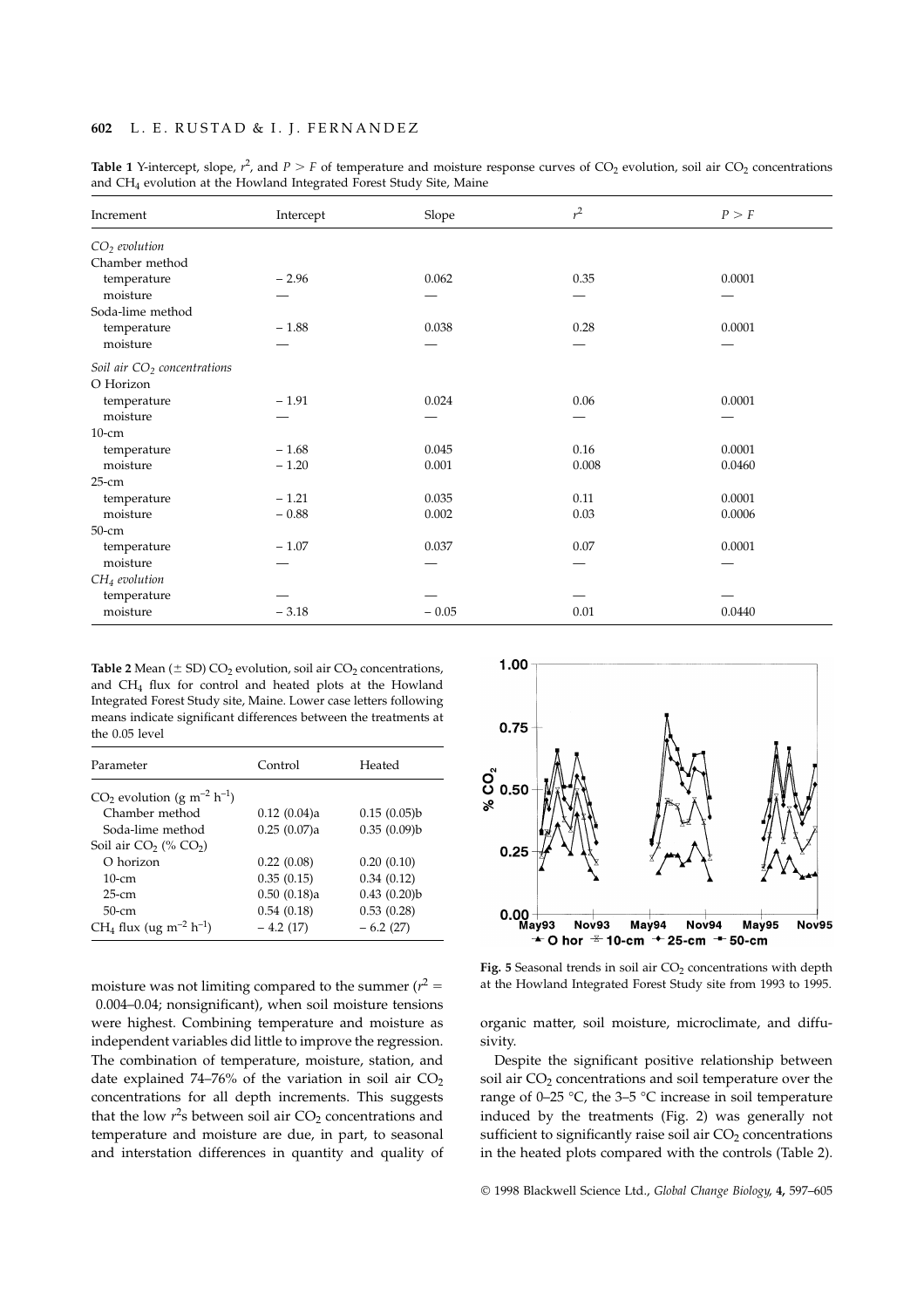In fact, contrary to expectation, soil air  $CO<sub>2</sub>$  concentrations were significantly lower ( $P < 0.05$ ) in the heated plots compared to the controls at the 25-cm depth, despite the higher soil temperatures. We attribute this to higher  $CO<sub>2</sub>$ concentrations at several of the control stations, perhaps due to localized pockets of available labile substrates. Inter-station variability was generally high, and may have masked subtler differences in soil air  $CO<sub>2</sub>$  concentrations attributable to temperature alone. We also hypothesize that much of the soil respiration in these coniferous forest ecosystems occurs in the organic horizons, where both roots and labile organic materials are most abundant. The rapid diffusion of  $CO<sub>2</sub>$  from the soil to the atmosphere in these highly porous surface materials may, however, preclude our ability to detect significant differences between heated and control plot O horizon soil air  $CO<sub>2</sub>$ concentrations. The lack of treatment effects on soil air  $CO<sub>2</sub>$  concentrations at the 10-, 25-, and 50-cm depths, where both roots and soil organic matter are less prevalent, is logical.

## *CH4 flux*

Methane fluxes ranged from - 127  $\mu$ g CH<sub>4</sub> m<sup>-2</sup> h<sup>-1</sup> (uptake) to 144  $\mu$ g CH<sub>4</sub> m<sup>-2</sup> h<sup>-1</sup> (production), indicating that both methanotrophs  $(CH_4$  oxidizing bacteria) and methanogens (CH4 producing bacteria) were present in the soil microbial community at this site. Overall, oxidative processes dominated over production, with a mean flux rate ( $\pm$  SD) of – 4.8  $\pm$  21.1 µg CH<sub>4</sub> m<sup>-2</sup> h<sup>-1</sup>. This compares to a mean rate of  $-5 \mu g$  CH<sub>4</sub> m<sup>-2</sup> h<sup>-1</sup> for a hardwood forest soil in West Virginia (Yavitt *et al.* 1990),  $-10 \mu$ g CH<sub>4</sub> m<sup>-2</sup> h<sup>-1</sup> for a northern hardwood soil in the Adirondack Mountains, New York (Yavitt *et al.* 1995), and – 12 (Keller *et al.* 1993), – 68 (Crill 1991), and – 173 µg  $CH_4$  m<sup>-2</sup> h<sup>-1</sup> (Steudler *et al.* 1989) for northern hardwood soils in New Hampshire.

Overall, no clear seasonal trends were apparent for CH4 flux (Fig. 6). Linear regression analysis indicated a weak relationship between CH4 flux and soil moisture tensions, and no relationship between  $CH_4$  flux and temperature (Table 1).

Over the two year period, no significant treatment effects were observed for  $CH_4$  flux (Table 2). This is expected because mean CH<sub>4</sub> uptake was numerically greater in the control plots (– 5.8  $\pm$  16 µg CH<sub>4</sub> m<sup>-2</sup> h<sup>-1</sup>) compared to the heated plots (– 3.6  $\pm$  32 µg CH<sub>4</sub> m<sup>-2</sup> h<sup>-1</sup>) in 1994, but mean  $CH_4$  uptake was significantly greater  $(P < 0.03)$  in the heated plots (– 8.4  $\pm$  22.4 µg CH<sub>4</sub> m<sup>-2</sup> h<sup>-1</sup>) compared to the control plots (– 2.4  $\pm$  18.1 µg CH<sub>4</sub>  $m^{-2} h^{-1}$ ) in 1995. Clearly, longer-term studies are needed to understand relationships between  $CH_4$  flux, temperature, moisture, and other factors.



Fig. 6 Seasonal trends in CH<sub>4</sub> flux for the heated plots ( $n = 6$ for each date) and the control plots ( $n = 12$  for each date) at the Howland Integrated Forest Study site from 1993 to 1995.

#### **Conclusions**

Results from this study indicate that raising surface soil temperatures by  $\sim$  5 °C could significantly increase soil respiration by 25–40%. Assuming a mean respiration rate for the temperate coniferous forest biome of 681 g C  $m^2$  y<sup>-1</sup> (Raich & Schlesinger 1992) and an estimated area for this biome of 508  $\times$  10<sup>6</sup> ha (Houghton 1995), a 25% increase in soil respiration could release an additional 3.5 Pg of C to the atmosphere from this biome alone, or approximately half that released by tropical rainforest deforestation, land-use changes, and fossil fuel combustion. The effect of this same increase in temperature on  $CH<sub>4</sub>$  dynamics is less clear, although data from the second year of this study as well as data from Peterjohn *et al.* (1994) suggest that an increased uptake of  $CH<sub>4</sub>$  from forest soils may compensate, in part, for the increased efflux of  $CO<sub>2</sub>$ . A net increase in photosynthesis, due either to longer growing seasons or to elevated atmospheric  $CO<sub>2</sub>$  concentrations, may also offset this increase in soil respiration. The ability of these forest soils to sustain increased rates of soil respiration is also questionable. Indeed, Peterjohn *et al.* (1994) suggest that the large increase in soil respiration in response to increased temperature at the Harvard Forest was only temporary, reflecting the depletion of a labile C pool. We suggest this is highly plausible, and that immediate changes in soil respiration due to warming are the result of the loss of labile C, whereas changes over longer time steps will ultimately reflect stages of altered litter quality and potentially forest species composition. Longer-term studies, particularly those that simultaneously assess moisture and substrate-related variables, will be important for ultimately determining the response of soil respiration to increases in soil temperature.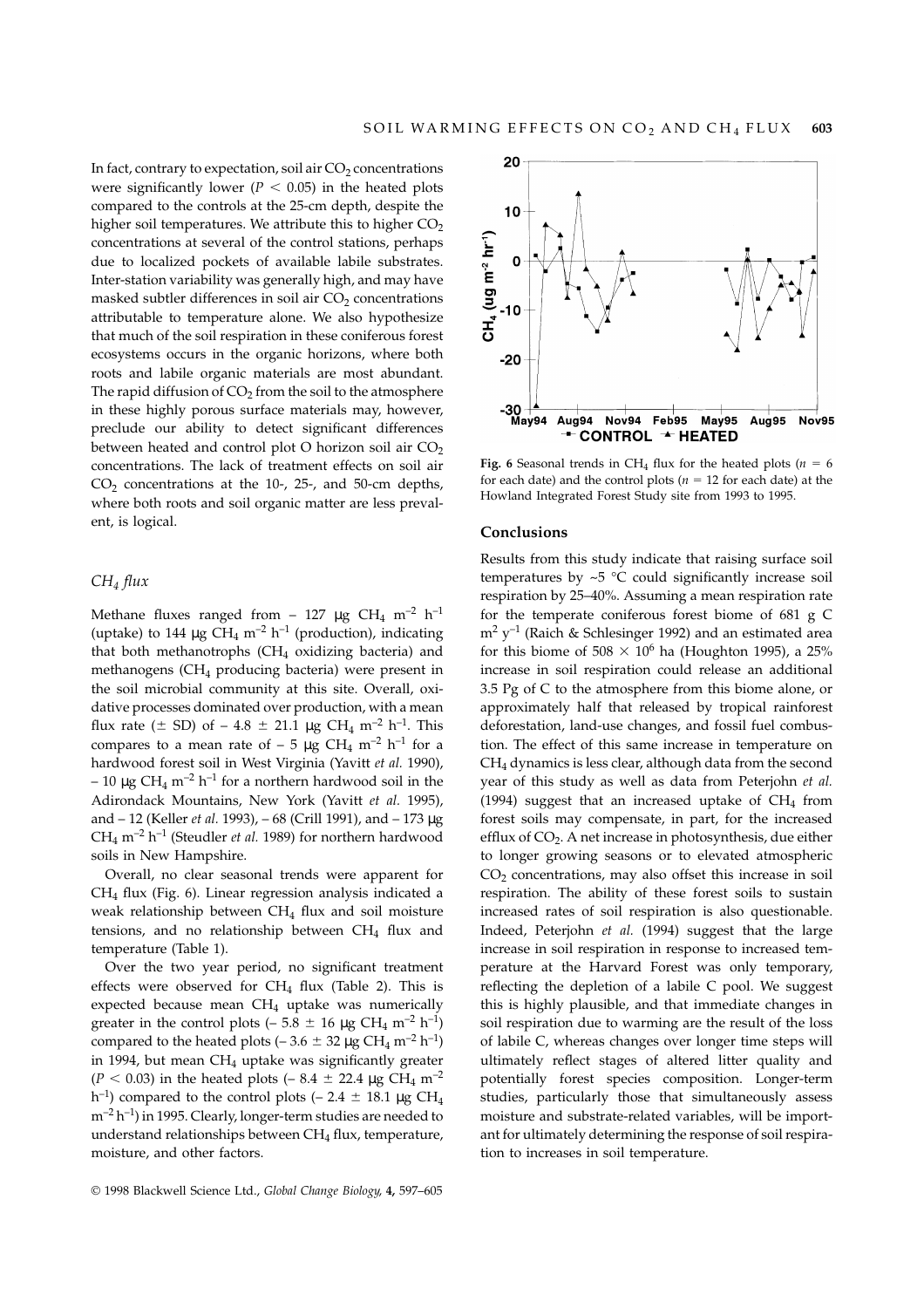#### **Acknowledgements**

The authors would like to thank Dr Frank Bowles for his help with the technical design of this project, and Holly Hikel and Steve Scaturro for their invaluable assistance in the field. Funding for this study was provided by the U.S. Forest Service (Coop. Agree. #23–640) and the U.S.D.A. – C.S.R.S. (92–37101–7978).

## **References**

- Bolin B, Doos BR, Jager J, Warrick R (eds) (1986) *The Greenhouse Effect, Climatic Change and Ecosystems*, *SCOPE 29*. Wiley, Chichester, 541pp.
- Born M, Dorr H, Levin I (1990) Methane consumption in aerated soils of the temperate zone. *Tellus*, **42B**, 2–8.
- Bouwman AF (ed.) (1990) *Soils and the Greenhouse Effect*. Wiley, Chichester, United Kingdom, 575pp.
- Crill PM (1991) Seasonal patterns of methane uptake and carbon dioxide release by a temperate woodland soil. *Global Biogeochemical Cycles*, **5**, 319–334.
- Crill PM, Bartlett KB, Hariss RC, Gorham E, Verry ES, Sebacher DI, Madzar L, Sanner W (1988) Methane flux from Minnesota peatlands. *Global Biogeochemical Cycles*, **2**, 371–384.
- Denmead OT (1991) Sources and sinks of greenhouse gases in the soil-plant environment. *Vegetatio*, **91**, 73–86.
- Edwards NT (1982) The use of soda-lime for measuring respiration rates in terrestrial ecosystems. *Pedobiologia*, **23**, 321–330.
- Edwards NT, Harris WF (1977) Carbon cycling in a mixed deciduous forest floor. *Ecology*, **58**, 431–437.
- Erikson H, Rustad LE, Nodvin SC (1990) *Watershed Manipulation Project: Field Implementation Plan for 1986–89*. EPA Report Number PB91–148403, Environmental Research Laboratory, Office of Research and Development, U.S. EPA, Corvalis, OR.
- Fernandez IF, Kosian PA (1987) Soil air  $CO<sub>2</sub>$  concentrations in a forested New England spruce-fir forest. *Soil Science Society of America Journal*, **51**, 262–263.
- Fung I, John J, Lerner J, Matthews E, Prather M, Steele L, Fraser P (1991) Global budgets of atmospheric methane: results from a three-dimensional model synthesis. *Journal of Geophysical Review*, **96**, 13033–13065.
- Hansen J, Fung I, Rind A, Lebedeff S, Ruedy R, Russell G (1988) Global climate change as forecast by Goddard Institute for Space Studies three dimensional model. *Journal of Geophysical Review*, **93**, 9341–9364.
- Hantschel R, Kamp T, Beese F (1995) Increasing soil temperature to study global warming effects on the soil nitrogen cycle in agroecosystems. *Journal of Biogeography*, **22**, 375–380.
- Harte J, Torn M, Chang F (1995) Global warming and soil microclimate: results from a meadow warming experiment. *Ecological Applications*, **5**, 132–150.
- Houghton RA (1995) Changes in the storage of terrestrial carbon since 1850. In: *Soils and Global Change* (eds Lal R, Kimble J, Levine E, Whitman C), Chapter 4, pp. 45–65. Lewis Publishers, Boca Raton, FL.
- Houghton JT, Jenkins T, Ephraums JJ (eds) (1990) *Climate Change. The IPCC Scientific Assessment*. Cambridge University Press, Cambridge, 365pp.
- Houghton RA, Woodwell GM (1989) Global Climate Change. *Scientific American*, **260**, 36–44.
- IPCC (1990) *Scientific Assessments of Climate Change. the Policymaker's Summary of Working Group 1 to the Intergovernmental Panel on Climate Change*. WMO/UNEP, 26 pp.
- Jensen LS, Mueller T, Tate KR, Ross DJ, Magid J, Nielsen NJ (1996) Soil surface  $CO<sub>2</sub>$  flux as an index of soil respiration in situ: a comparison of two chamber methods. *Soil Biology and Biochemistry*, **28**, 1297–1306.
- Johnson L, Shaver G, Giblin A, Nadelhoffer K, Rastetter E, Laundre J, Murray G (1996) Effects of drainage and temperature on carbon balance of tussock tundra microcosms. *Oecologia*, **108**, 737–748.
- de Jong E, Redman RE, Ripley EA (1979) A comparison of methods to measure soil respiration. *Soil Science*, **127**, 300–306.
- Keeling CD, Whorf TP (1992) Atmospheric  $CO<sub>2</sub>$  Modern Record, Mauna Loa. In: *Trends 91: A Compendium of Data on Global Change, ORNL/CDIAC-46* (eds Boden TA, Sepanski RJ, Stoss FW), pp. 12–15. Carbon Dioxide Information Analysis Center, Oak Ridge National Laboratory, Oak Ridge, TN, USA.
- Keller M, Goreau TJ, Wofsy SW, Kaplan WA, McElroy WB (1993) Production of nitrous oxide and consumption of  $CH<sub>4</sub>$  by forest soils. *Geophysical Research Letters*, **10**, 1156–1159.
- Kirschbaum M (1995) The temperature dependence of soil organic matter decomposition, and the effect of global warming on soil organic C storage. *Soil Biology and Biochemistry*, **27**, 753–760.
- Lal R, Kimble J, Levine E, Whitman C (1995) *Soils and Global Change*. Lewis Publishers, Boca Raton, FL, 440pp.
- Lautzenheizer RE (1972) The Climate of Maine. In: *Climate of the States*, Vol. 1, U.S. Dept. of Commerce, Washington, DC.
- Musselman RC, Fox DG (1991) A review of the role of temperate forests in the global CO2 balance. *Journal of Air and Waste Management Association*, **41**, 798–807.
- Pajari B (1995) Soil respiration in a poor upland site of Scots pine stand subjected to elevated temperatures and atmospheric carbon concentration. *Plant and Soil*, **168**–**169**, 563–570.
- Peterjohn WT, Melillo JM, Bowles FP, Steudler PA (1993) Soil warming and trace gas fluxes: experimental design and preliminary fluxes. *Oecologia*, **93**, 18–24.
- Peterjohn WT, Melillo JM, Steudler PA, Newkirk KM, Bowles ST, Aber JD (1994) Responses of trace gas fluxes and N availability to experimentally elevated soil temperatures. *Ecological Applications*, **4**, 617–625.
- Raich JW, Nadelhoffer KJ (1989) Belowground carbon allocation in forest ecosystems: global trends. *Ecology*, **70**, 1346–1354.
- Raich JW, Potter CS (1995) Global patterns of carbon dioxide emissions form soils. *Global Biogeochemical Cycles*, **9**, 23–36.
- Raich JW, Schlesinger WH (1992) The global carbon dioxide flux in soil respiration and its relationship to vegetation and climate. *Tellus*, **44**, 81–89.
- Rochette P, Gregorich EG, Des Jardins RL (1992) Comparison of static and dynamic closed chambers for measurement of soil respiration under field conditions. *Canadian Journal of Soil Science*, **72**, 605–609.
- Rustad LE, Fernandez IJ (1997) Soil warming: consequences for foliar litter decay in a spruce-fir forest in Maine, USA. *Soil Science Society of America Journal*, in review.

© 1998 Blackwell Science Ltd., *Global Change Biology*, **4,** 597–605